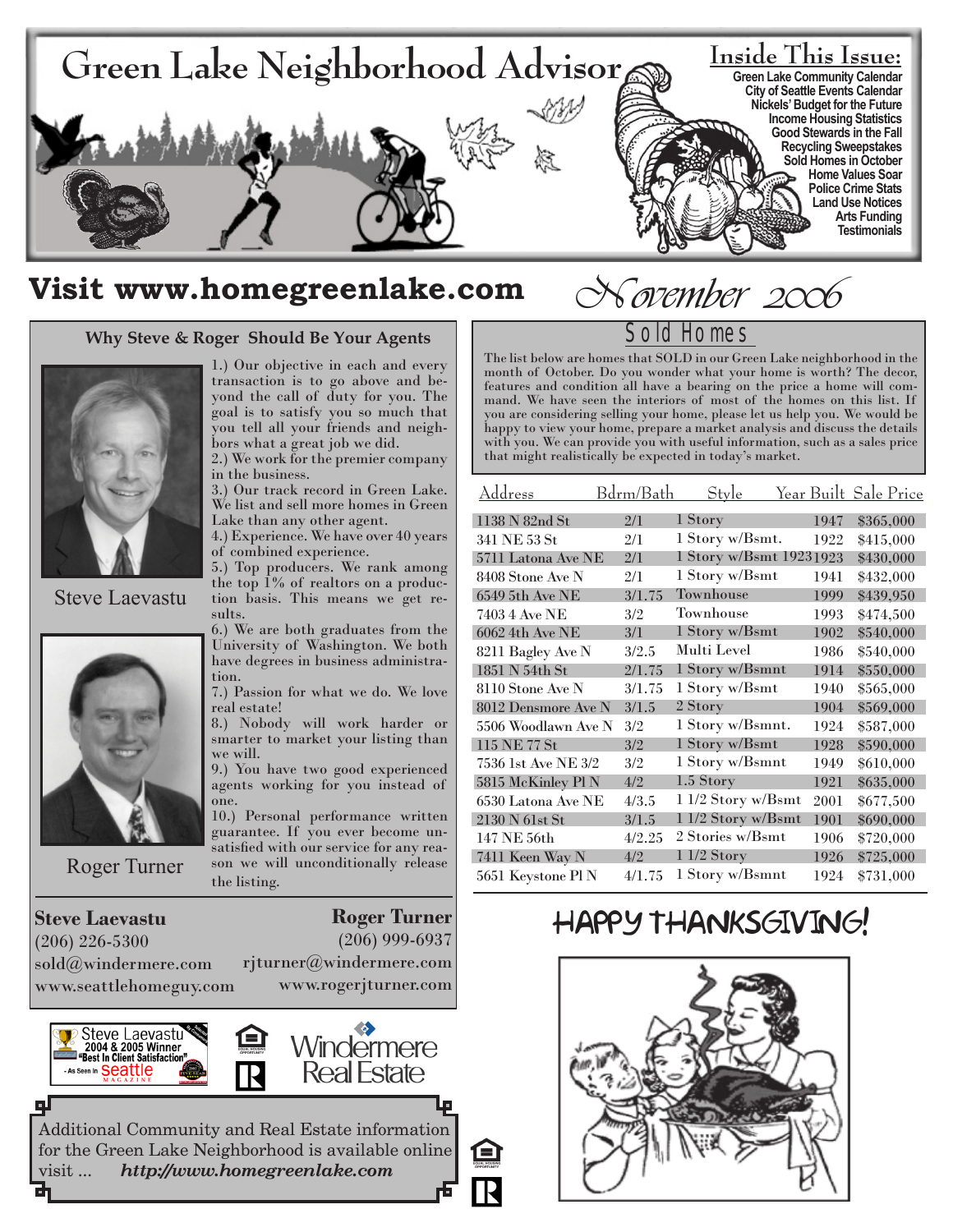# SEAVELLE EVENTS CALENDAR

#### **Woodland Park Zoo Thanksgiving Buffet**

Feast among the beasts with a traditional Thanks- giving dinner at the zoo's Rain Forest Food Pavilion! Tear into a feast of carved turkey and ham with all the traditional fixins' and a dessert buffet. There will also be a cash bar. Also, enjoy

an up-close visit with a raptor!<br>Helpful Information: Price includes zoo admission. For more information and reservations call (206) 684-4825. Thursday 11/23/2006 10:30am-12:00pm, 1:00pm-3:00pm,

or 3:30pm-5:30pm Admission: \$12.95-\$26.95 Woodland Park Zoo 5500 Phinney Avenue North, Seattle (206) 684-4800 *http://www.webkeeper@zoo.org http://www.zoo.org*

#### **Tree Lighting & Holiday Parade**

November 24, 2006 - Westlake Center

This holiday tradition is held in downtown Seattle every year ... and features a full-day of Holiday Fun. You'll have the Downtown Holiday Parade beginning at 8:45 AM, then the official lighting of Westlake Center's Holiday Tree and Macy's Star at 5 PM... all in conjunction with a really spectacular fireworks display.

Seattle's Downtown Holiday Parade will begin at 7th Avenue heading west on Pine Street... then turns left onto 5th Avenue to University Street... west to 4th Avenue... and north to Macy's.

#### **Bodies... The Exhibition**

Both captivating and edifying, Bodies ...The Exhibition unveils the many complex systems, organs and tissues that drive every aspect of our daily lives and unite us all as Humans. Featuring 21 whole-body specimens and more than 260 organs that have been meticulously dissected and preserved through an innovative process, Bodies ...The Exhibition will enlighten, empower, fascinate and inspire.

09/30/2006 through 12/31/2006 Monday-Thursday 9:00am-7:00pm, Friday-Sunday 9:00am-9:00pm 800 Pike Street, (206) 467-5510

*http://www.bodiestheexhibition.com*

#### **Seattle Marathon & Half Marathon**

November 26, 2006 - Seattle Center

Ran on the first Sunday after Thanksgiving, the Se- attle Marathon & Half-Marathon has become one of the Top 25 Races in the Country. The Seattle Marathon (26.2 miles) and Half-Marathon (13.1 miles) both start at 5th Avenue & Broad Street near Seattle Center and goes through Downtown Seattle, making their way to Memorial Stadium for the exciting finish.

With over 10,000 People participating, the Seattle Marathon makes a 'great excuse' to Get~Away for a couple of days. Holiday Shopping Specials abound and Seattle Hotels are offering really great discounts. Why not `come-on-down' for a few days & celebrate this Holiday Season ... ' Seattle~Style ' ?

Start Times: Half Marathon: 7:30 AM; Full Mara- thon: 8:15 AM.

*http://www.seattlemarathon.org/*

### **Pledge to Recycle for Chance to Win an Alaskan Cruise**

On November 15, you could celebrate the birthdays of celebrities such as Georgia O'Keeffe, Ed Asner, Petula Clark or Sam Waterston. You could commemorate the adoption of the Articles of Confederation and Perpetual Union by the second Continental Congress. Or you could take part in America Recycles Day (ARD).

#### **Recycling Facts and Figures**

Since 1977, November 15 th has been an annual national awareness event to promote the social, environmental, and economic benefits of buying recycled and recycling. Last year, residents in every state participated in America Recycles Day and pledged to recycle.

The campaign is conducted by a national all-volunteer non- profit organization whose goal is to encourage Americans to recycle and buy recycled products.

To promote participation, the organizers are offering prizes to adults and youth who pledge to step up their recycling ef- forts in the coming year "in some way, large or small." One lucky adult who signs the pledge can win an all-expenses paid seven night Alaskan cruise for two, while five youngsters will each win a recycled aluminum content 24-speed bicycle.

Around half the people in the U.S. are now served by curb-<br>side collection programs, according to ARD. These pro-<br>grams, along with drop-off and buy-back centers, now help us divert about 30% of the nation's solid waste stream away from landfills. The Environmental Protection Agency reports considerable progress in the country's recycling efforts (see box).

Six organizations founded America Recycles Day. They are Environmental Defense, Environmental Protection Agency, Office of the Federal Environmental Executive, National Recycling Coalition, Recycling Alliance of Texas and Solid

Waste Association of North America.<br>Since inception, the campaign has attracted a number of supporters and sponsors, including American Beverage Associa-<br>tion, Waste Management/Recycle America and United States Conference of Mayors.

To find out more about ways to participate in America Recycles Day visit http://www.americarecyclesday.org.

In 1999, recycling and compost- ing activities prevented about 64 million tons of material from ending up in landfills and in- cinerators. Today, this country recycles 28 percent of its waste, a rate that has almost doubled during the past 15 years.

While recycling has grown in general, recycling of specific materials has grown even more drastically: 42 percent of all pa- per, 40 percent of all plastic soft drink bottles, 55 percent of all aluminum beer and soft drink cans, 57 percent of all steel packaging, and 52 percent of all major appliances are now recycled.

Twenty years ago, only one curbside recycling program existed in the United States, als at the curb. By 1998,  $9,000$ curbside programs and 12,000 recyclable drop-off centers had sprouted up across the nation. As of 1999, 480 materials re- covery facilities had been estab- lished to process the collected lished to process the collected<br>materials.

#### **Nickels' proposed 2007-2008 budget invests wisely in city's future**

Mayor Greg Nickels today proposed a 2007-2008 budget that builds on the strong economic growth and good financial management during the last few years and invests wisely in expand- ing basic services. The proposed budget includes new investments in transportation, police and firefighters, combating global warming and protecting the environment, ending homelessness and building strong neighborhoods. Transportation is a critical issue facing Seattle . The mayor's proposed budget continues current transportation maintenance efforts and adds significant funding under Bridging the Gap, a transportation maintenance and development program that includes a property tax levy lid lift, a commercial parking tax, and a business transportation tax. The property tax measure is proposed for the November ballot. If approved by voters, approximately \$40 million and \$52 million will be generated by the three revenue sources for transportation investments in 2007 and 2008,

- In addition, Nickels` proposed budget:<br>• Invests about \$18.5 million to create a three-part Environmental Action Agenda:
- \$14.3 million to reduce greenhouse gas emissions; \$3 million to expand and maintain Seattle's tree cover; and \$1.2 million to improve the city's streams and shorelines. •
- Includes \$3 million to expand Housing First, a strategy offering housing for the homeless tal-health issues. This funding is part of the city's commitment to the 10-Year Plan to End Homelessness. The proposed budget also includes money to continue the current number of shelter beds. •
- Includes about \$2.5 million for a downtown parks initiative of maintenance and program •
- expansions, which includes hiring five new park rangers to improve security and service. get. Overall the Seattle Public Library' budget reflects \$4 million in additional resources to operate new and expanded facilities, additional hours and added collections to better serve Seattle Public Library patrons. •
- Includes approximately \$800,000 to expand apprenticeship opportunities at City Light, •
- Seattle Public Utilities, and the Fleets and Facilities Department. •

bined camera and mobile data computers in all Police Department patrol vehicles.<br>The revenue estimates in the proposed 2007-2008 budget reflect an expected slowdown in the national and regional economies over the next few years, in response to higher interest rates, a slumping housing market, higher energy prices and other issues. *Continued next page* 

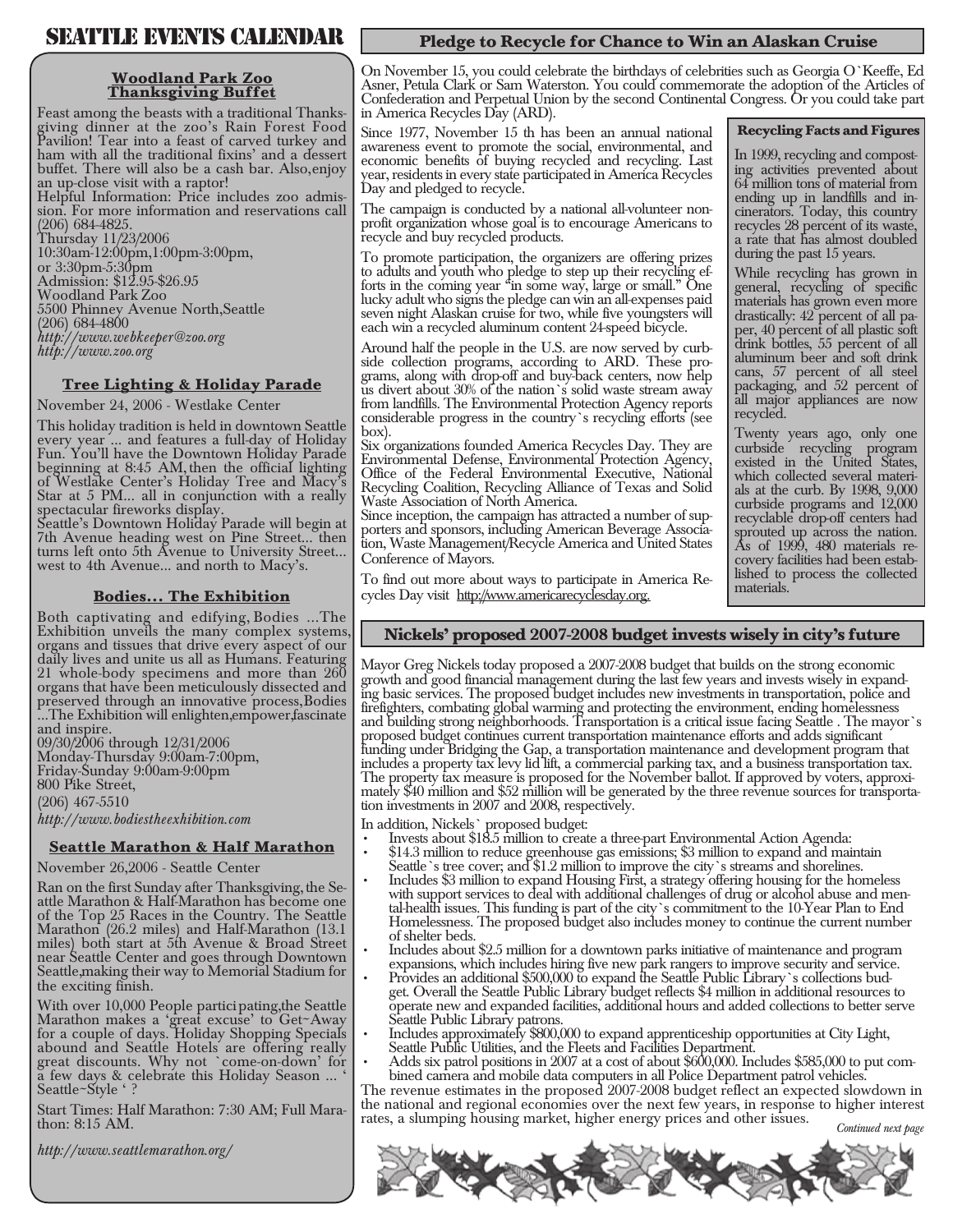#### *Continued from previous page*

The city of Seattle also faces significant challenges in this biennium:

- Changes made by the Legislature in city B&O tax laws could result in a \$20 million revenue loss for Seattle's general fund in 2008; and •
- Rapidly increasing health care costs for employees are expected to grow by about •

\$45 million, or 14.4 percent per year between 2005 and 2008. The proposed general fund budget – which pays for services typically associated with city government, such as police, fire, parks and libraries – is \$807 million for 2007 and \$813 million for 2008. The total proposed budget (including utilities) for 2007 is \$3.3 bil- lion and \$3.4 billion for 2008.

For more information, www.seattle.gov/mayor. To sign up for The Nickels Newsletter visit www.seattle.gov/mayor/newsletter\_signup.htm.

#### **Land Use Notices**

The following are public notices of Seattle land use activities from the Department of Planning & Developement regarding applications, decisions, and other actions affecting the Green Lake neighborhood.

#### **Project Number: 3004389 Address: 7007 Woodlawn Ave NE Zone: NC2-65', P2**

Land Use Application to allow a 4,900 sq. ft. 2nd floor addition to an existing commercial building (Gregg's Cycle). Project includes off site accessory parking for 14 vehicles.

#### **Project Number: 2409068 Address: 1156 N 80th St Zone: SF5000**

Master Use Permit to expand the campus of an existing institution and establish use for future construction of a 19,500 sq. ft. religious facility (Bethany Community Church). Surface parking for 36 vehicles proposed on site and 56 spaces at 7821 Stone Ave N (Bagley Elementary School). Project includes demolition of six residences and a partial alley vacation

#### **Project Number: 3004576 Address: 7462 4th Ave NE Zone: L2**

Land Use Application to subdivide one parcel into three unit lots. The construction of three ground related dwelling units has been approved under Project #6077275. This subdivision of property is only for the purpose of allowing sale or lease of the unit lots. Development stan- dards will be applied to the original parcel and not to each of the new unit lots

#### **Fall Offers New Ways To Be Good Stewards**

Every season offers new opportunities for homeowners and businesses to reduce, reuse and recycle.

Here are tips from the City of Tacoma on how to tidy up your yard and garden and prepare your home for cooler temperatures with minimum impact on the environment.

- To reuse your yard and garden waste, compost it at home. Compost is a rich, organic soil conditioner for your lawn and garden. (Editor's note: For more information on <sup>8</sup>steward- ship gardening," including how-to tips and helpful links, visit: http://gardening.wsu.edu/ stewardship/compost/compost.htm ) •
- Cool, dry fall days are a great time to paint both the interior and exterior of your home. If you have paint left over from your project, give it to neighbors or a charity. Otherwise, make sure you dispose of unwanted paint properly. When improperly disposed, paint can •
- pollute surface water and groundwater, threatening human health and wildlife.<br>When stocking up on cold-weather gear, buy recycled-content items such as fleece clothing and blankets made from recycled bottles. Buying recycled-content products "closes the loop" and encourages companies to make more items with recycled materials. As the demand for recycled-content products increases, so does the availability. •
- When it's time to replace your insulation, buy insulation made from recycled paper, glass, and other recovered materials. •
- Before winter weather sets in, remove screens from windows and doors and put up storm windows. Strong winds, heavy rains, and extreme cold can all damage your screens and ordinary windows, sending them to landfills before their time. •
- Check caulking around windows and do touch ups to conserve energy and natural re-•
- Clean and properly store tools, toys and outdoor furniture to protect them from damage. This can extend their life, saving you money, while saving space at landfills. •

When performing routine maintenance on your car, properly dispose of used motor oil, coolants and batteries at hazardous waste facilities. •

#### **Income Housing Costs Census Bureau Statistics**

Homeowners in every state but one spent more of their incomes on housing costs last year than at the start of the decade, according to the Census Bureau.

Those in Alaska spent the same. Nationwide, homeowners spent nearly 21 percent of their incomes on housing costs last year, up from just under 19 percent in 1999. Housing costs are defined as mortgage payments, taxes, insurance and utilities. Housing analysts blamed surging home prices, higher interest rates and lower incomes for hurting affordability. America's homeownership rate is at a near record of 68.7 percent.

The government says housing costs are excessive if they top 30 percent of household income. Nationally, 34.5 percent of homeowners with a mortgage had housing costs that topped that bench- mark in 2005, an increase from 26.7 percent in 1999. California stands out among the states with expensive housing costs. It ranked No. 1 in median home value, at \$477,700; No. 2 in monthly housing costs for homeowners, at \$1,912; and No. 2 in monthly costs for renters, at \$973.

Nearly half of California homeowners – 48 percent – spent more than 30 percent of their incomes on housing last year. Among America's 15 largest cities, San Francisco had the most expensive homes, with a median value of \$726,700. Detroit had the least expensive at \$88,300

# SEATTLE EVENTS CALENDAR

## **For Kids**

#### **The Children's Museum**

Adventures With Clifford The Big Red Dog Join Clifford, Emily Elizabeth and friends as you hop aboard the Birdwell Island Ferry, take a slide down Clifford's tail - just like Emily Elizabeth, stop by Samuel's Fish and Chips Shack, take a stroll down T-Bone's Beach and more in this interac- tive, educational and bilingual (English & Spanish) exhibit, at the museum through Jan. 7 http://www.thechildrensmuseum.org 9/16-1/7 The Children's Museum

Seattle Center House 305 Harrison St. Seattle, WA 98109

#### **Qwest Field Exhibition Center**

Barney - Live! The Let's Go Tour Location: WaMu Theater Dates & Times: 11/9/2006 7:00 pm - 0:00 am Come see the adorable Barney, Baby Bop and BJ at the WaMu Theatre @ Qwest Field! This popular, children's television show is one worth bringing the whole family to come see and make memories for your little one. Don't miss this great opportunity! Tickets on-sale beginng Saturday 10/7 @ 10 am! For more info visit the website: *http://www.questfield.com*

#### **Seattle Sports: Home Games**

#### **November**

#### **Sonics**

Wed, 15th - Philadelphia 76ers Fri, 17th - Utah Jazz Mon, 20th - New Jersey Nets Fri, 24th - Sacramento Kings Sun, 26th - San Antonio Spurs Wed, 29th - Orlando Magic

#### **Huskies**

Sat, 11th - Stanford Cardinals

#### **Seahawks**

Sun, 12th - St. Louis Rams Mon, 27th - Green Bay Packers

### **Green Lake Community Event**

PATHWAY OF LIGHTS Saturday, Dec 9 5:30 – 8:30 p.m. Rain or Shine! Come join others in a "walk of lights" around the lake and take in the warm glow of luminarias that line Green Lake Park's entire pathway. Listen to holiday music at the Community Center, Aqua Theatre, and Seattle Public Theatre, and listen to strolling carolers.

*http://www.seattle.gov/parks/centers/greenlake/activity.htm*



Computer Help is a freelance technical support company, specializing in IT consulting for SOHO (small office/home office) businesses. Computers and Internet connectivity are one of the most valuable assets of any modern bu